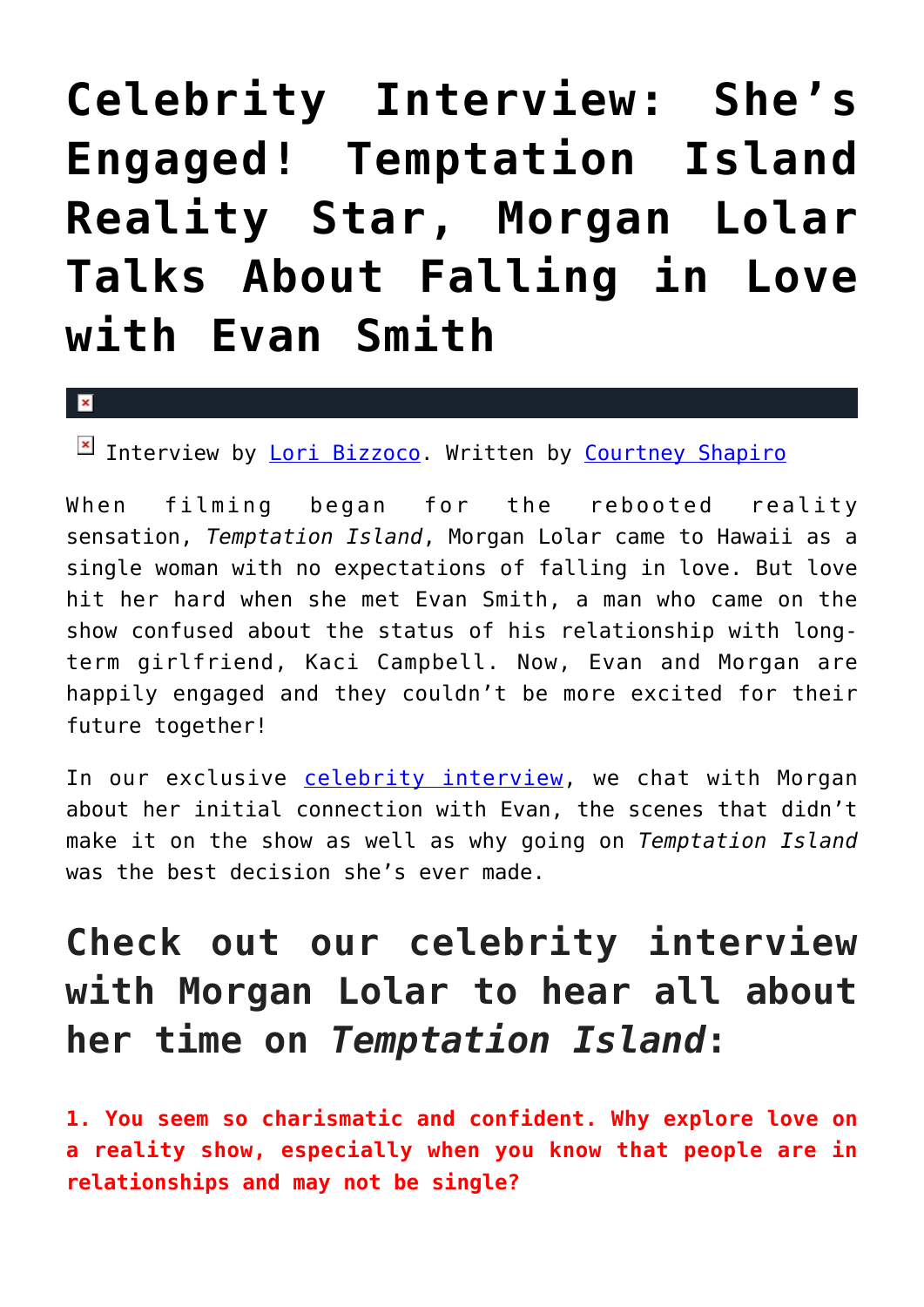That was actually the hardest part for me. I almost didn't even go on the show. The night before the producers called me and were like your flight is in a few hours, are you going? I was like 'uh' I just didn't know how I was going to do it. My friends convinced me to go on the plane. I could see myself being on a reality show, but I never saw myself being on a dating reality show. So, it was very hard for me, but it was the best decision I've ever made in my life, So, I am so happy that I did it.

## **2. Were you nervous about falling for someone who was either just ending a relationship or confused about the status of their relationship?**

Yes, initially that was one of the reasons I was scared to go on the show because I didn't want to interfere with someone's relationship. But, I was assured several times that these couples were at extreme crossroads, and they were basically stuck in their relationships and were scared to meet other people because they didn't think they would get the time they needed to meet other people because of dating nowadays. Anyone can relate to that and I feel like a lot of people have been in relationships where they are just with the person because they're comfortable, and I know that I have done that before too. So, I sympathize with that and was like okay, I will try it.

## **3. Did you all of the worst case scenarios in your head before the show? For example, what if I fall for someone and they are with someone, how do I prepare myself for that, etc?**

Absolutely not, I didn't prepare myself for anything. When my family and friends convinced me to do it, they said 'Morgan, your dating life here [In D.C.] sucks, you're not happy right now, you've never been to Hawaii, it's gonna be fun, so just go and do it.' So basically my head was like I am going to make friends and have fun. I definitely did not think that I was going to fall in love with somebody at all. It goes to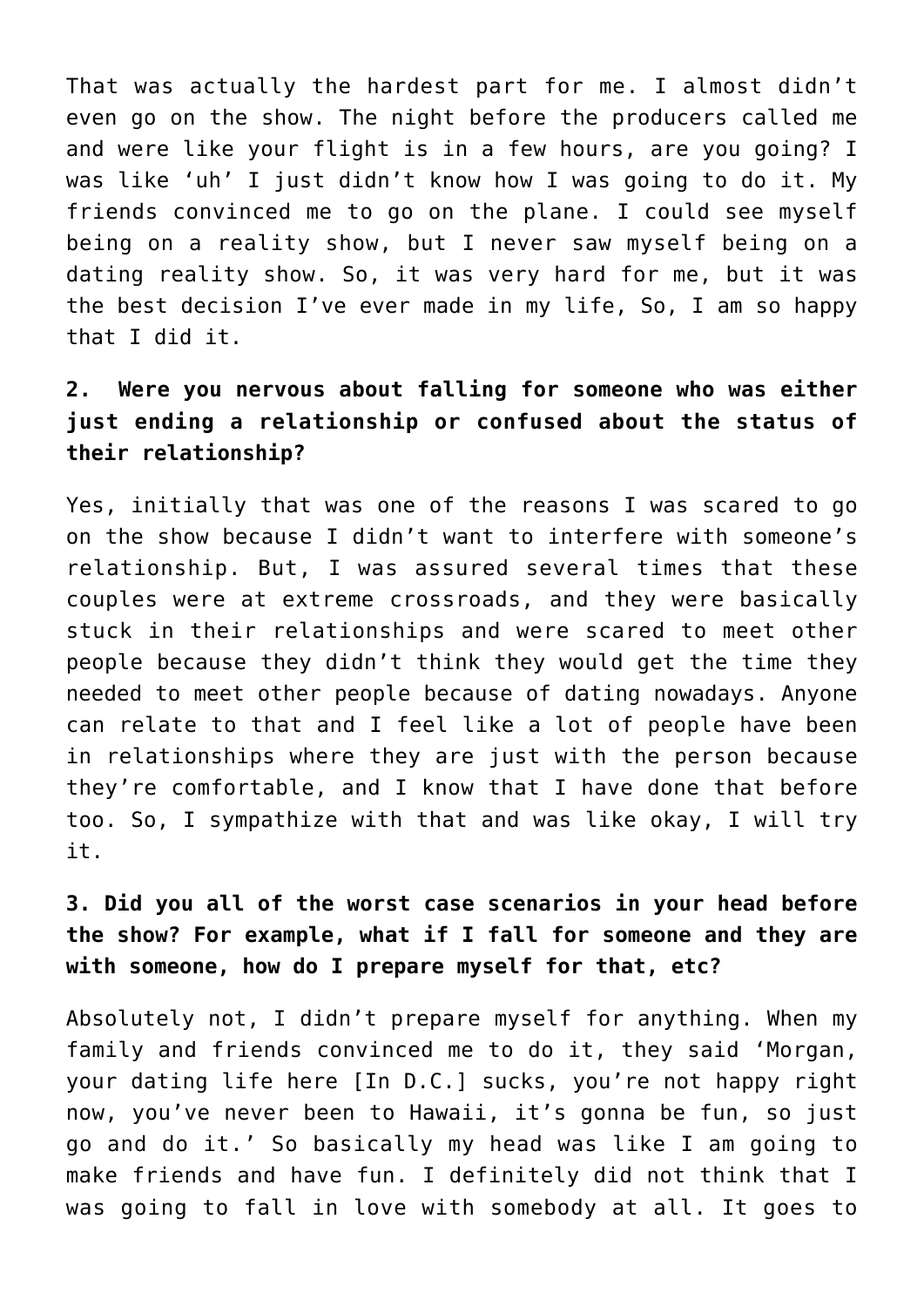show that the best things happen when you are not expecting them at all.

**Related Link:** [Celebrity Interview: 'Temptation Island' Host](http://cupidspulse.com/129108/celebrity-interview-temptation-island-host-mark-l-walberg-secrets-31-year-marriage/) [Mark Walberg Shares His Secret to a Happy Relationship](http://cupidspulse.com/129108/celebrity-interview-temptation-island-host-mark-l-walberg-secrets-31-year-marriage/)

## **4. What was life like before you appeared on the show, did you have to leave a job?**

I'm a real estate agent, so I have a really flexible schedule. Also, what makes it even better is that my mom is also a real estate agent in the area. She lives about 7 miles away from me, so when they were convincing me to go she was like, I will take care of whatever it is that you need me to take care of. It is going to be fine, you are going. I really didn't have an excuse. My job wasn't going to be affected.

## **5. You and Evan seemed to really hit it off. Was there any initial hesitation and what convinced you to go all in?**

As everyone saw, there was the whole confrontation that happened the first night we were in the house. I had not talked to Evan at all really. I really didn't get any words in with him. So, my first real interaction was me screaming at him that I don't like him. It started out really rocky, but after he asked me out on that first date, it was maybe two sentences into talking to him and I was like 'whoa' this is not what I expected. We hit it off right away.

#### **6. What was it that attracted you to him?**

That is the thing that is so funny. I thought he was attractive initially. I said to Katherine, 'Oh, he is really attractive' and she took that and ran with it and told him that I liked him. Which, of course anyone would probably get frustrated over that. But, mostly what attracted me to him was once we were on our first date, I kind of messed with him a little bit. I'm extremely dry with my humor and I'm sarcastic, and right away he just got it. He was cool with it and really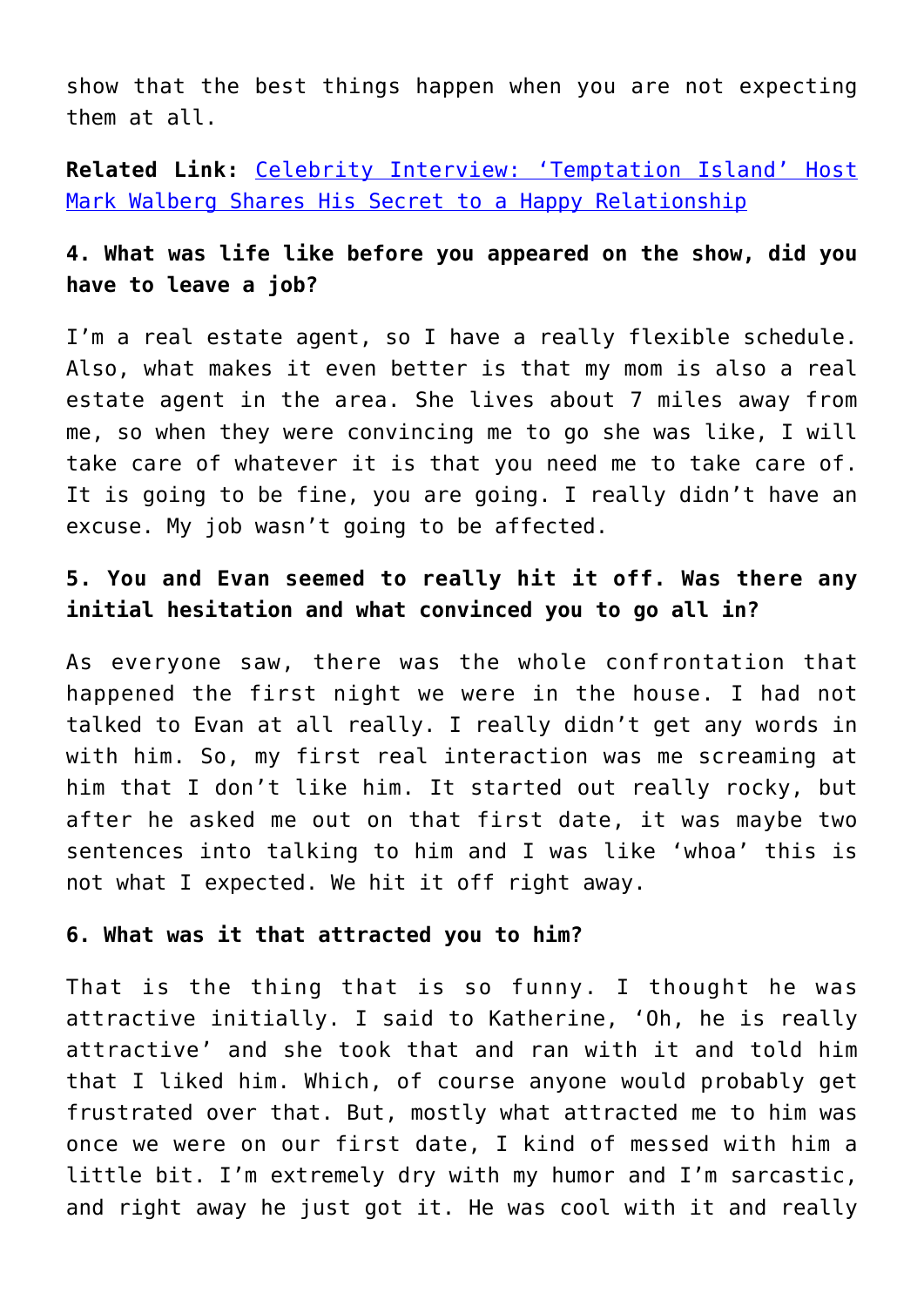funny. He let me mess with him and he really just got my humor right away. We were laughing the entire time.

**Related Link:** [Celebrity Interview: 'Temptation Island' Star](http://cupidspulse.com/129309/celebrity-interview-temptation-island-star-dr-johnny-alexander-dishes-what-like-being-reality-tv-star/) [Dr. Johnny Alexander Dishes On What It's Like Being a Reality](http://cupidspulse.com/129309/celebrity-interview-temptation-island-star-dr-johnny-alexander-dishes-what-like-being-reality-tv-star/) [TV Star](http://cupidspulse.com/129309/celebrity-interview-temptation-island-star-dr-johnny-alexander-dishes-what-like-being-reality-tv-star/)

## **7. Were there any particular scenes that the viewers didn't see that you wish they did?**

Oh my gosh. Are there any? Almost like every episode I was like 'what' they aren't showing what actually happened. I know they don't have the time to do that and I guess it is more entertaining to watch us make out in slow-mo than it is for us to talk about our lives and stuff.

But in terms of a specific time, we were talking about our lives growing up and I have a twin brother and a little sister and he has two brothers. We would talk about the things that we would do when were little and he asked me to tell him something that I did when I was little that I still do now. I told him that he was going to think I was such a weirdo, but I still make forts sometimes. I don't know why I do it, but it is really weird. He would make fun of me for it, but then a few days later, I go up to his room, and he made me a fort. It was like the cutest thing that you've ever seen. He had taken like all the chairs and seats and stuff and made this really cute fort. We hung out in there, and they didn't show it. I was like, that would have been something to get to know us and our relationship. He is so sweet and they don't show that.

## **8. On a scale of 1-10, what were your feelings for Evan on the show?**

It went from a negative five to a 10 really, really, really fast. It was our first date. I think he said the same thing. After our first date, I was like oh wow, this guy, I really, really like him. It was quick. It was crazy.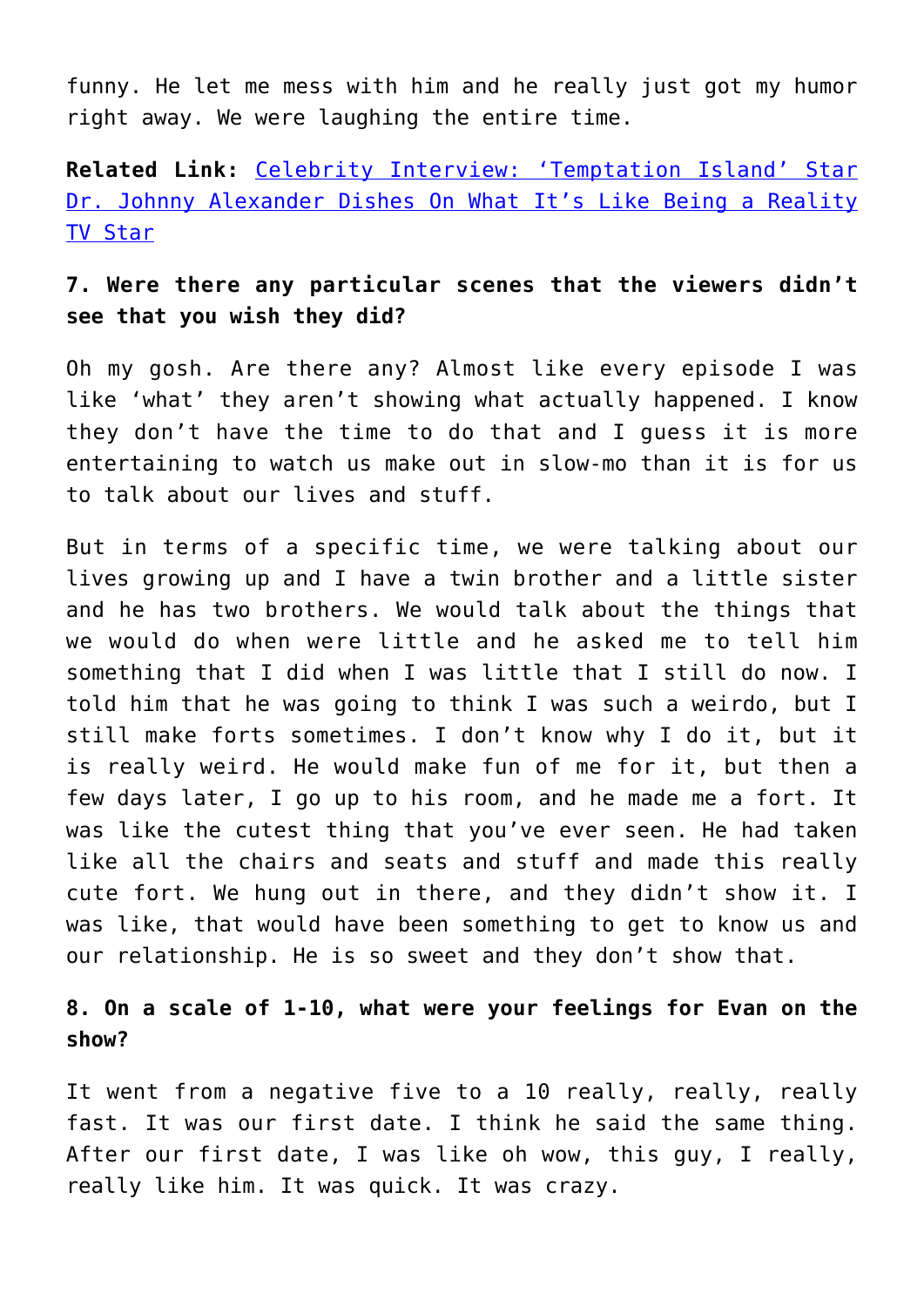#### **9. Can you tell us what your status is now and your future?**

Yes, I am actually engaged now! It's actually the most exciting thing in my entire life! I didn't expect this at all, it's crazy. He hid it so well. I had no idea. He is so frickin' sweet.

So, apparently my engagement got leaked on Twitter or something. The guy who posted it, said it was the fourth time that he proposed. It is so funny because the camera crew were there, so it happened and I was like bawling. He did it so perfectly, but they had to film it again, so he had to get back on his knee again. The entire time, I am just still crying because I am in shock that this happened. So, it wasn't fake like they made it seem, like he didn't do it right four times. They made it seem like it wasn't cute but it was beautiful the entire time and he did it perfect. That is something that bothers me but it is what it is.

**Related Link:** [Celebrity Interview: Temptation Island Star,](http://cupidspulse.com/129499/celebrity-interview-temptation-island-reality-star-evan-smith-ultimatums/#more-129499) [Evan Smith Says, "Ultimatums are Cruel When Dealing with](http://cupidspulse.com/129499/celebrity-interview-temptation-island-reality-star-evan-smith-ultimatums/#more-129499) [Matters of the Heart."](http://cupidspulse.com/129499/celebrity-interview-temptation-island-reality-star-evan-smith-ultimatums/#more-129499)

**10. So here is Evan proposing to you and confirming his commitment to you in the biggest way. But what are you feeling about the other side of this, about Kaci? What are you thinking knowing what she went through? You are a woman, there must be something going through your head.**

First of all, you mentioned proving his commitment to me. I have never felt like that at all with Evan. I don't understand, and I wasn't in their relationship, but with him and I, I don't question him at all. There is nothing to ever make me think that I'm not number one in his life. That is also why I was really shocked because I wasn't pushing him to propose or anything. So, I think it just goes to show that when you know, you know. He wanted to do it and was excited to do it. That's what made it even more special, because I wasn't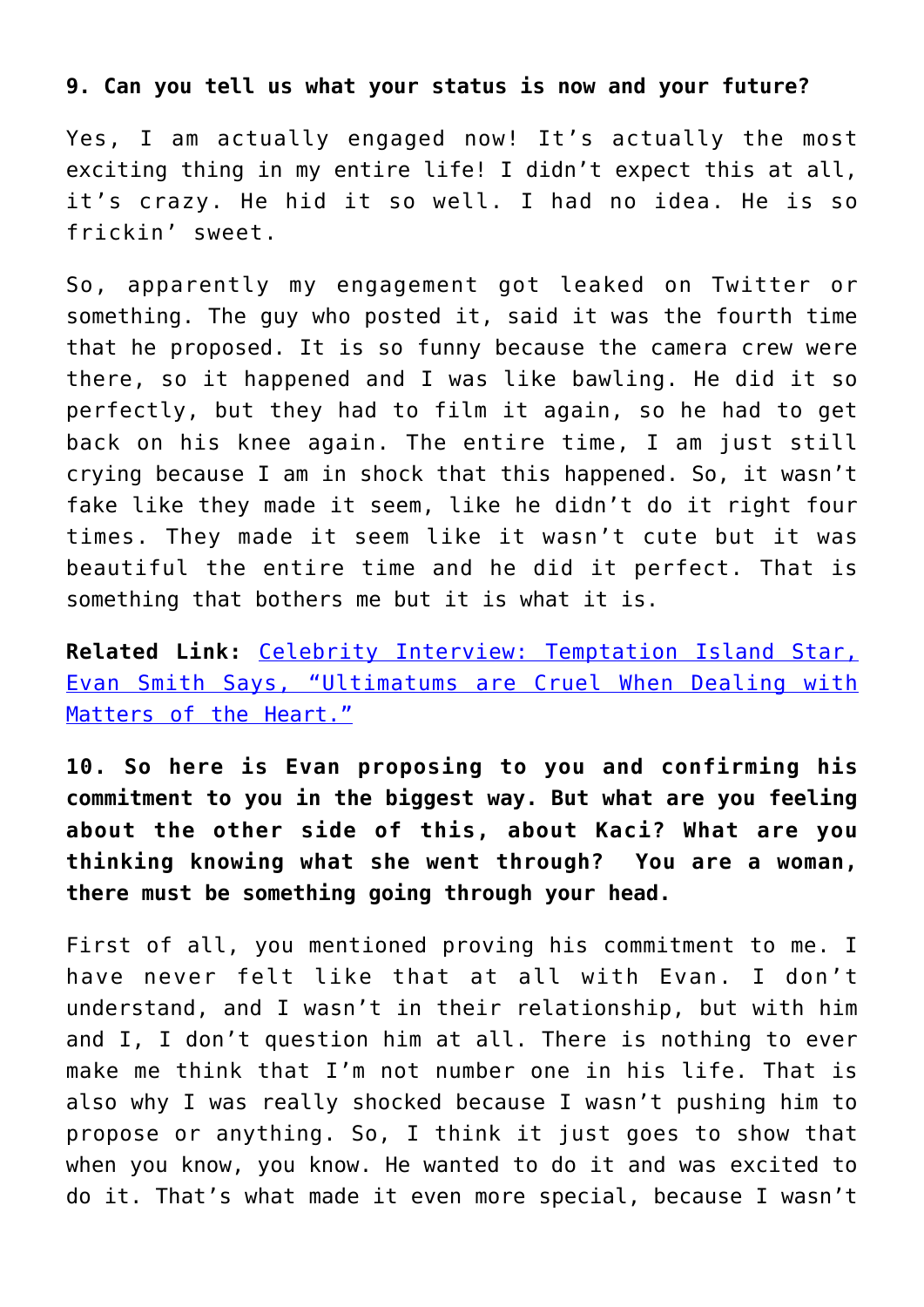expecting him to propose to me. It's only been six months.

#### **11. How long were you together when he proposed?**

We went on our first date on September 16th, and he proposed on February 25th, so we figured out that it was five months and a day. It's actually a really cute story because Evan is really close with my parents now and my dad was talking to him and told him, 'you know it's really funny because I proposed to Morgan's mom after five months exactly." He didn't know that and now you proposed to Morgan in five months and one day.' My parents have been together for 25 years now.

## **12. So what was life like after the show. You have to have this secret love and you can't say anything, what was that like?**

It is really hard to keep someone that you love and want to be with all the time hidden. It's impossible, my friends all know him here, but we always have to do something at somebody's house. We can't really go to the bars. Once the show started, we would be at the gym and someone would recognize us so we now Evan can't go to the gym and I was like you can bench press me if you want and he was like, that's not going to work. It is really hard. It is a lot harder than than people think it would be, especially because it has been a long time. It's been like six months.

### **13. So what is your future? Where are you guys living?**

After the show ended, which was around October 5th, we stayed in Hawaii for 2 days and then we flew to California. He stayed in California for an extra day and then packed all of his stuff and flew to D.C. He's been living with me ever since. We have spent every single day together. We're more in love every day. We just love one another. And it is so cool because there is no one in the world going through what I am going through right now with the hate and and all of this stuff. It is really bad except for him. He is going through it too. It is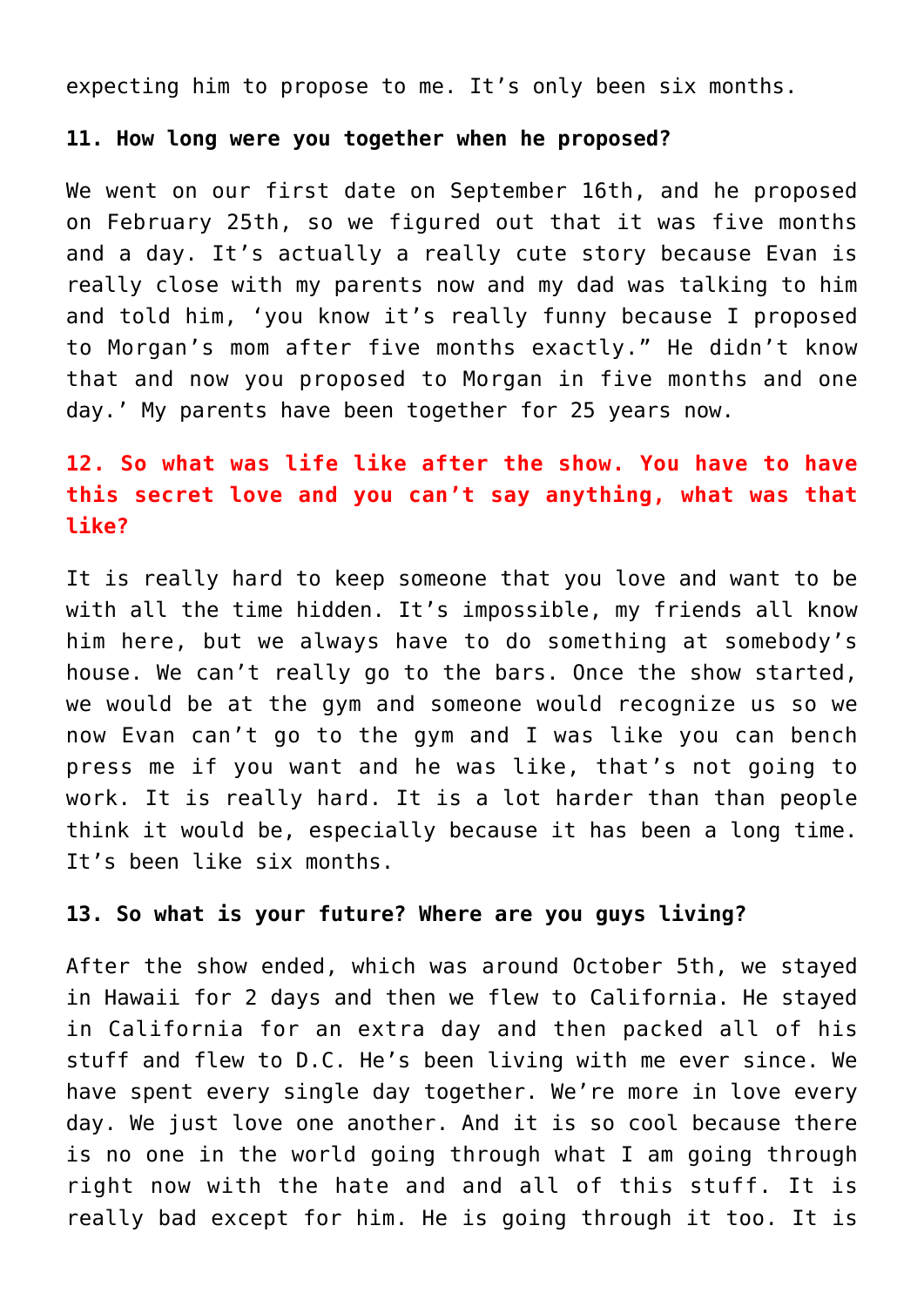really sad. We are the villains of the show but we are the only ones who found love. There are days when he is getting beat up by the media, but he knows that he can just come and hug me because he knows that I understand it. He knows that I am going through the same thing that he is going through.

## **14. How do you handle all of the haters and social media in general?**

We tell ourselves it is love, it's just love. Learn about it.

## **15. Was there anything you would have done differently on the show, or do you have any regrets about the way that things were handled?**

I don't have any regrets about how things went with us. It is just how the show made it seem. It made it seem like Evan and I were sleeping together right away, when he didn't even kiss me until our third date together. It made it seem like after our first date we were sleeping together. That's Reality TV though, it has to look more interesting. Other people were sleeping together, but we were the only ones shown doing it. It's crazy. The one thing I would change is that I said the F word a lot, but that is probably it.

## **16. Let's go back to Kaci. Do her and Evan talk? Do you know anything going on with her?**

They do not speak at all anymore. She was messaging him all the time and he was very honest with me. He would show me the stuff that she was saying. It was a lot. She was asking him to come back and crazy things. Finally he asked her to stop contacting him, because it wasn't fair to me. Then on New Years we were sitting with my family, watching It's a Wonderful Life and she texted him 27 messages in a row.

## **17. What's next for you guys? Would you do a spin-off or more reality TV?**